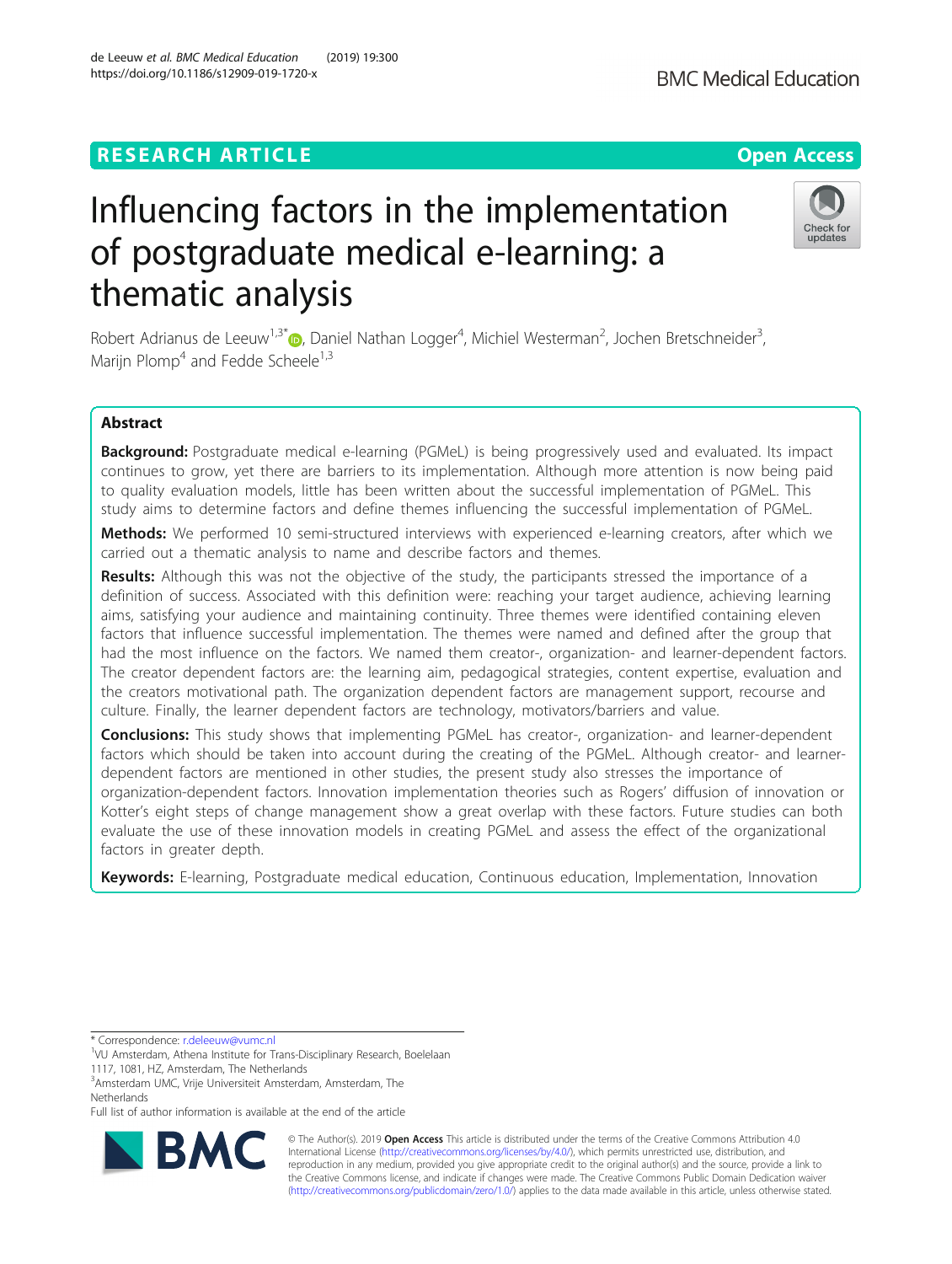## Background

During the last decades electronic learning (e-learning) has been increasingly used in health professional education, and the number of e-learning modules has rapidly increased [[1,](#page-9-0) [2\]](#page-9-0). To define e-learning we used Sangrà's definition after a 2012 Delphi: "an approach to teaching and learning, representing all or part of the educational model applied, that is based on the use of electronic media and devices as tools for improving access to training, communication and interaction and that facilitates the adoption of new knowledge, skills and/or behavior/attitude" [\[3\]](#page-9-0). Many institutions are recognizing the power and benefits of internet-based learning, and they endorse learner-centered and personalized forms of learning  $[1, 4]$  $[1, 4]$  $[1, 4]$  $[1, 4]$ . Previous studies show benefits in the educational experience and logistics (by overcoming traveling difficulties) and the increased interest can be seen throughout the continuum of medical education, specifically in postgraduate medical education [[4](#page-9-0), [5](#page-9-0)].

Despite the benefits, studies show that barriers to the implementation of postgraduate medical e-learning (PGMeL) remain [[2,](#page-9-0) [4](#page-9-0)]. In 2001 a factor-analytic study provided a list of barriers [[6\]](#page-9-0) which was supported by a recent integrative review from 2018 [\[7](#page-9-0)]. These reveal barriers such as time constraints, poor technical skills and inadequate infrastructure by lack of technological basics such as intermittent internet or no email access. And although implementation is described as an important step in the process of using PGMeL efficiently [[7](#page-9-0)–[9](#page-9-0)], no studies have provided factors which influence the successful implementation of PGMeL. Although certain studies address evaluation and implementation as a whole, none of them discuss the details of the implementation [[10](#page-9-0)].

Before we continue to discuss implementation, we will first provide our working definitions of implementation, creators and users. Implementation: the act of carrying an intention into effect, which in health research can be policies, programs or individual practices [[11](#page-9-0)] or, specifically for PGMeL, the creation, management and delivery of learning content. Creator(s): the person/people who created the e-learning. This is usually a group of people with their own specialty (content, IT, education) [[12\]](#page-9-0). User: the person who uses the e-learning to learn from it (the term "learner" is also used). In this study we focus on medical postgraduates. By postgraduates, we mean each person that has finished their graduate training and now work and learn at the same time. Earlier work shows that a different learning theory and pedagogical approaches can or should be used when targeting an adult audience [[2\]](#page-9-0). Learning during work and therefore combining the responsibilities, working hours and stress of health care might be different from full-time learning. We choose therefore, to select a specific target audience as the users, as suggested good practice in current literature [\[13\]](#page-9-0).

It can be argued that implementing a new innovation (in this case, an e-learning) implies change in an organization  $[14]$  $[14]$  $[14]$ . Two theories on change and innovation implementation have been used successfully to facilitate the use of new technology in health care: Rogers' innovation diffusion theory and Kotter's change management model [[14](#page-9-0)–[16\]](#page-9-0). While Rogers' focusses on innovations as entities with attributes and a user decision process, Kotter describes an eight step change management process [\[17](#page-9-0), [18\]](#page-9-0). Both models could be useful in the implementation of PGMeL, although there seems to be no literature describing their use in this regard.

Currently, the literature emphasizes the importance of implementation, and lists barriers to this. Some innovation implementation models are available, but only from other fields of expertise. The question this paper will try to answer is; which factors influence the successful implementation of PGMeL and how do such factors compare to these implementation models?

## Method

## Study design

We performed a series of semi-structured interviews with e-learning creators, after which we performed a thematic analysis in order to generate an answer to our question and categories of factors. The semistructured format is a frequently used technique in qualitative healthcare studies. One of its main advantages is the interaction between interviewer and participant, which allows deeper insight into possible constructs [[19](#page-9-0)]. See Fig. [1](#page-2-0) for the flowchart of the applied methodology.

#### Study participants

We invited experienced creators of PGMeL to participate in our study. We selected these creators from our professional network and through the national elearning task group of the Dutch Association of Medical Education. These creators had to have experience of designing and implementing PGMeL for at least three years in collaborating with experts from different fields of medical specialties. No financial compensation was given to any participant. The ethical board of the Dutch Association of Medical Education gave ethical consent (2018.6.3), after which all participants gave their written informed consent. The interviews were in Dutch; therefore, citations are translated into English.

## Data collection method and procedure

All interviews were carried out in the Netherlands in the comfort of the participants' own environment. The interviews lasted between 30 and 45 min and were facilitated by DL and audiotaped. The interview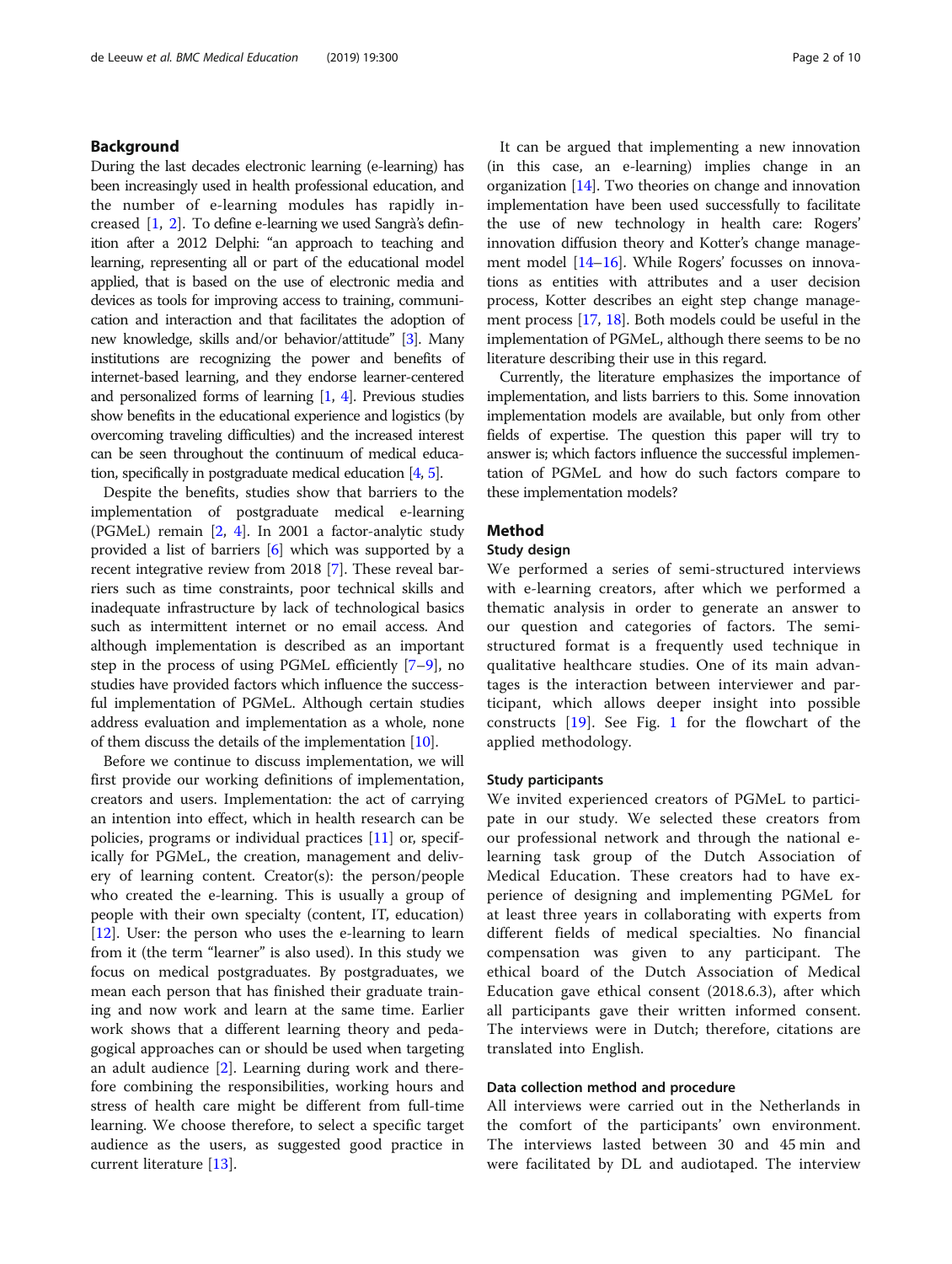<span id="page-2-0"></span>

started with a short introduction regarding the reason for the interview, followed by a few demographic questions. The interview guide (Additional file [1\)](#page-9-0) was developed by RL and DL and based on Lidgren et al. [[20\]](#page-9-0). They grouped the implications of e-learning on pedagogy, technology and organization, which we followed in the interview guide. After each third interview the recordings were transcribed and coded. We continued interviewing experts in series of three until theoretical data saturation was reached.

## Data analysis

We verbatim transcribed all interviews and performed a thematic analysis according to Braun [[21\]](#page-9-0) in the original language. Transcribing of interviews was carried out by RL and DL. We used Atlas.ti version 8.0 for the initial coding. The reason for using thematic analysis is that is can usefully summarize key features and generate unanticipated insights, and has been proven useful for producing qualitative analysis suited to informed policy deployment [\[21\]](#page-9-0). To perform the data analysis in a structured method, we used the six steps proposed by Braun et al. [[21\]](#page-9-0), containing:

- 1) Familiarizing oneself with the data
- 2) Generating initial codes
- 3) Searching for themes
- 4) Reviewing themes
- 5) Defining and naming themes and
- 6) Producing the report.

## Coding and searching for themes (steps 2 and 3)

The second step was finding potential factors from the coded data. Coding by RL and DL led to 112 codes of which, after duplications and synonyms had been removed, 76 remained (see Table [1\)](#page-3-0). To search for factors and themes, we wrote all codes on post-it notes and started arranging them on the wall. The first step was to categorize all factors from the codes, that were associated with the initial themes; pedagogy, technology and organization, followed by a mind-map of all factors. This led to the final factors. The mindmap, group discussion and digital evaluation of the mind-map followed, which gave insight into the underlying constructs behind the factors which we used to define the themes (see Fig. [3](#page-8-0)).

## Results

In the period May 2018 to August 2018 we invited a total of 14 expert creators. Four creators rejected the invitation due to lack of time. Ten interviews followed, after which data theoretical saturation was reached, and no further interviews were performed. On average the experts had eight years of experience (with an interval between three and twenty-five years).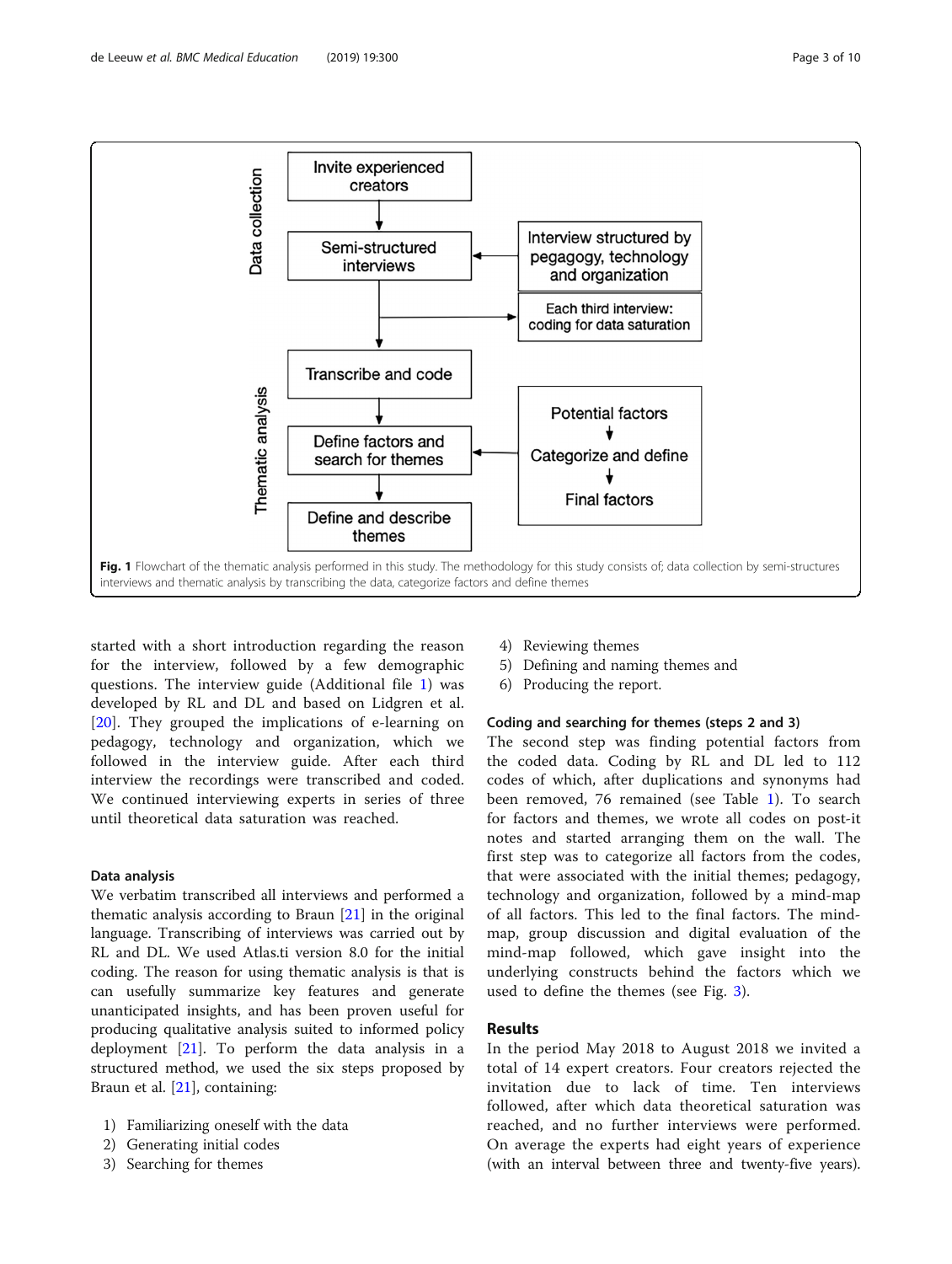Team

## <span id="page-3-0"></span>Table 1 Codes, factors and themes from the template analysis

## Table 1 Codes, factors and themes from the template analysis (Continued)

| Code                      | Factor                    | Domain       | (Continued)                                                                                                     |                            |                      |
|---------------------------|---------------------------|--------------|-----------------------------------------------------------------------------------------------------------------|----------------------------|----------------------|
| Target audience           | Aim of the                | Author       | Code                                                                                                            | Factor                     | Domain               |
|                           | e-learning                | dependent    | Knowledge                                                                                                       |                            |                      |
| Reaching target audience  |                           |              | Ongoing budget                                                                                                  |                            |                      |
| Learning aims             |                           |              | Technology budget                                                                                               |                            |                      |
| Knowledge                 |                           |              | Evaluation budget                                                                                               |                            |                      |
| <b>Skills</b>             |                           |              | Management culture                                                                                              | Culture                    |                      |
| Attitude/behavior         |                           |              | User culture                                                                                                    |                            |                      |
| Inefficiency              |                           |              | Centralize                                                                                                      |                            |                      |
| Means to reach goal       |                           |              | Fragmentize                                                                                                     |                            |                      |
| Learning methods          | Pedagogical<br>strategies |              | Lack of structure                                                                                               |                            |                      |
| Separate in sections      |                           |              | Structure                                                                                                       | Technology                 | Learner<br>dependent |
| Levels of knowledge       |                           |              | Design                                                                                                          |                            |                      |
| Feedback                  |                           |              | Infrastructure                                                                                                  |                            |                      |
| Interactivity             |                           |              | Availability                                                                                                    |                            |                      |
| Communicate               |                           |              | Device variety                                                                                                  |                            |                      |
| Type of content           | Content                   |              | Flexibility                                                                                                     |                            |                      |
|                           | knowledge                 |              | Layout                                                                                                          |                            |                      |
| Future evaluation         | Evaluation                |              | Navigation                                                                                                      |                            |                      |
| Improvement               |                           |              | Attractive                                                                                                      |                            |                      |
| Maintenance               |                           |              | Intuitive                                                                                                       |                            |                      |
| Reserve resources         |                           |              | User friendly                                                                                                   |                            |                      |
| Technology centered       | Motivational<br>pathway   |              | Motivate team                                                                                                   | Motivators and<br>barriers |                      |
| Innovation driven         |                           |              |                                                                                                                 |                            |                      |
| Learner centered          |                           |              | Motivate management                                                                                             |                            |                      |
| Author centered           |                           |              | Motivate users                                                                                                  |                            |                      |
| Needs driven              |                           |              | Not doing it                                                                                                    |                            |                      |
| Create commitment         | Management<br>support     | Organization | Demotivating<br>Ineffectiveness                                                                                 |                            |                      |
| Planning                  |                           | Dependent    | Promote                                                                                                         |                            |                      |
| Responsibilities          |                           |              | External motivation                                                                                             |                            |                      |
| Insufficient work         |                           |              | Duraton                                                                                                         |                            |                      |
| Deadlines                 |                           |              | Time efficiency                                                                                                 |                            |                      |
| Manage expectations       |                           |              | Added value                                                                                                     | Value                      |                      |
| Transparency              |                           |              | Attractiveness                                                                                                  |                            |                      |
| Integrate into daily work |                           |              | Efficiency                                                                                                      |                            |                      |
| Project leaders           |                           |              | Time management                                                                                                 |                            |                      |
| Motivate authors          |                           |              | Satisfaction                                                                                                    |                            |                      |
| Provide support           |                           |              | Legend: By combing the original codes, the codes column in this table show                                      |                            |                      |
| Reserve or provide time   |                           |              | key words associated with those codes. It demonstrates the content<br>associated with the categories and themes |                            |                      |
| Promote project           |                           |              |                                                                                                                 |                            |                      |
| Involve stakeholders      |                           |              | We interviewed six men and four women: six content                                                              |                            |                      |
| Include users             |                           |              | experts and four with a management task concerning                                                              |                            |                      |
| ICT                       | Resources                 |              | e-learning, of whom five were involved in research<br>into different categories of e-learning Participants      |                            |                      |
|                           |                           |              |                                                                                                                 |                            |                      |

experts and four with a management task concerning e-learning, of whom five were involved in research into different categories of e-learning. Participants were working in five different University Hospitals in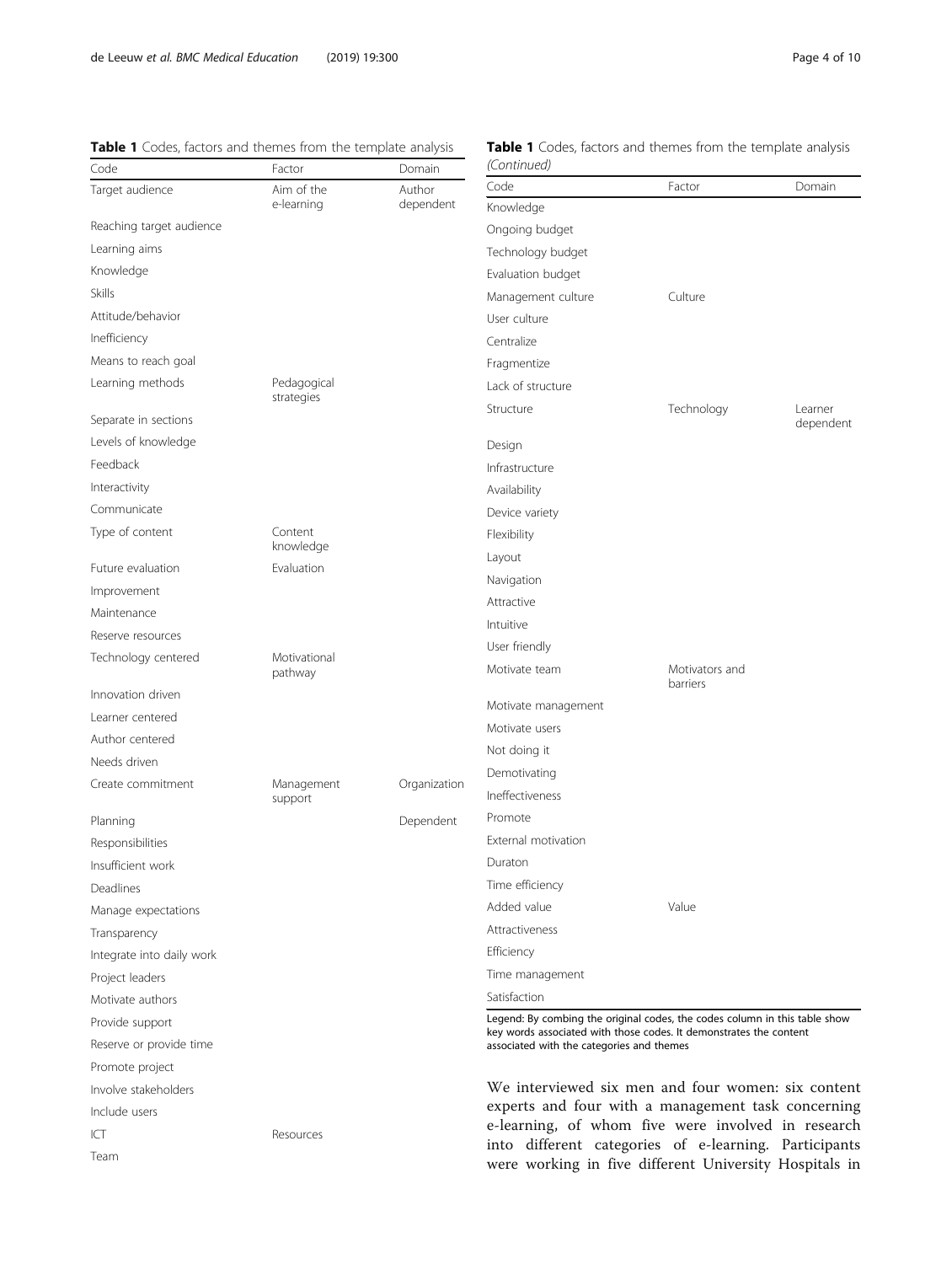the Netherlands. Step one of the thematic analysis, familiarizing oneself with the data, was performed during the transcribing. Citations from the interviewees are marked as "IT", followed by a number corresponding with that person.

## Reviewing, defining and naming the themes (step 4 and 5)

From the data, we extracted eleven factors that were divided into three themes. Due to the blurred boundaries between the discussed subjects, some factors can fall within more than one theme. These factors were placed in the theme in which they, in theory, have the most influence. See Fig. 2 for all factors and themes.

The themes were named:

- 1) Creator-dependent factors
- 2) Organization-dependent factors
- 3) Learner-dependent factors

#### Defining success

Although this was not the objective of this study, the participants stressed the importance of a definition of successful implementation of PGMeL. During the analysis, factors arose that concerned a possible aim for success. There were four aspects to this success:

- 1. It was suggested that for an implementation to be successful, the e-learning should be carried out/experienced by the right group of users (the target audience). An e-learning created for residents, but which is only carried out by interns is not properly implemented.
- 2. The e-learning should have defined learning goals, but users should be tested to see if they actually achieved those goals.
- 3. The users should have a satisfactory experience. The main importance of satisfaction is to provide a longer lasting learning experience and motivation for future e-learning experiences.
- 4. The e-learning needs continuity to maintain relevance and function as reference material for your users. To maintain relevance, the content should be updated if needed, and the technology remain accessible. An alternative is to provide a clear expiry date for the e-learning.

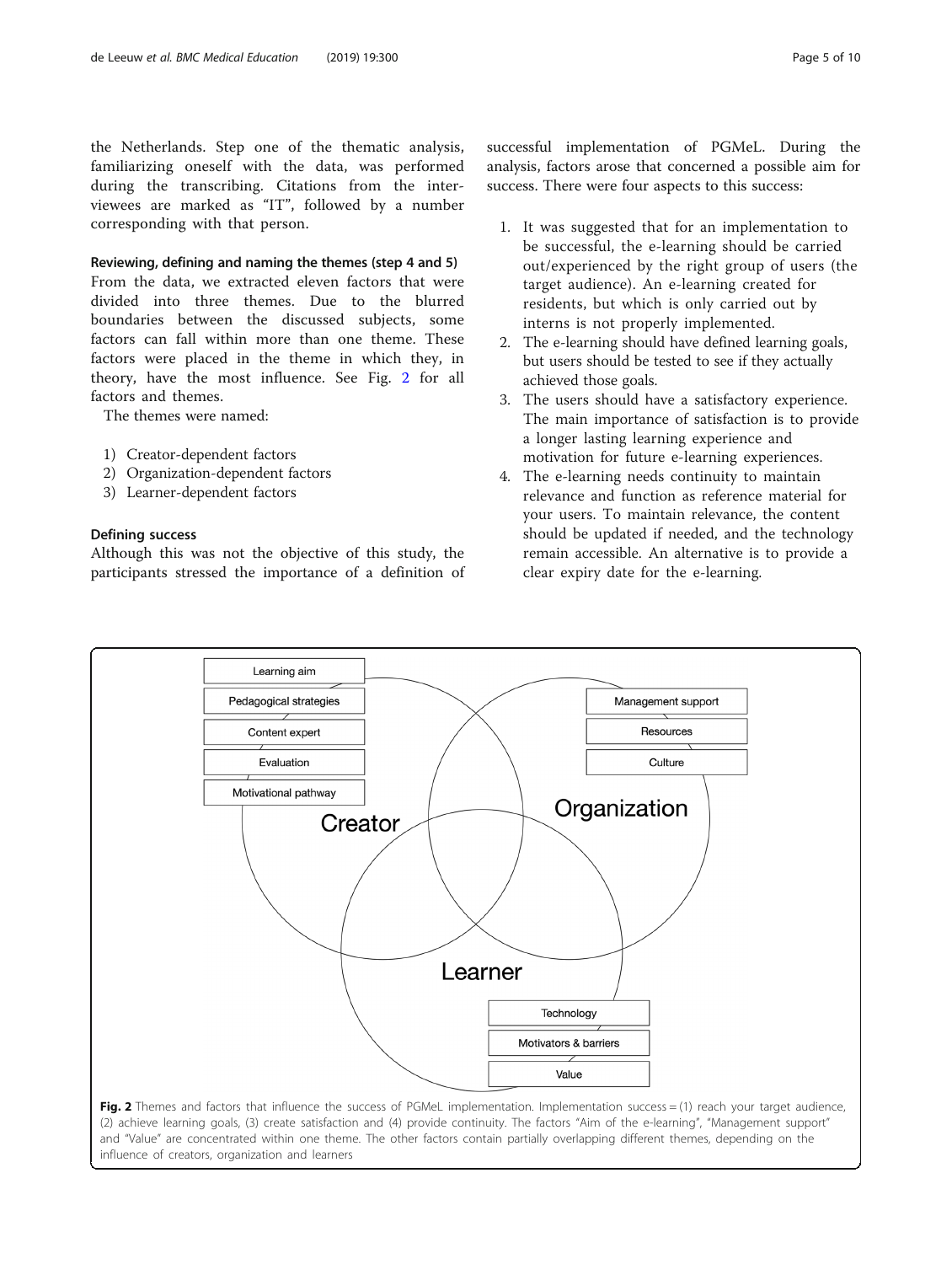## Theme 1: creator-dependent factors

We defined this theme as factors that the creators can largely influence, in other words subjects that the creator team can discuss and make final decisions about. There were four factors within this theme:

- 1) Learning aim: what does the creator aim for the user to learn? Learning aims were grouped into knowledge, skills and attitude/behavior.
- 2) Pedagogical strategies: the learning instruments that are chosen to achieve the learning aim. There are several ways to achieve the learning aim and there is an added value to choosing a pedagogical strategy: "using and consulting educational experts are important to reach your goals" IT6. Certain strategies seem less relevant, although several items of these strategies were mentioned, including interactivity, feedback and segmentation: "e-learning needs a sound and responsible pedagogical method, although there might be many of these" IT3.
- 3) Content expert: having at least one person with in-depth knowledge of the subject of the elearning. Having a content expert is reported as very relevant to implementation. Having expert content knowledge available at all stages of the design and, for example, during meetings helps in discussion of relevance and importance. Moreover, although content experts can be the driving force behind the e-learning, creating PGMeL is a team effort and delegating tasks can improve efficiency: "it can help for a content expert to draft the major lines, so others can continue working on it to create an e-learning" IT5
- 4) Evaluation: a part of the success of implementation lies in the continuity of the elearning. Evaluation is needed to continue improving the e-learning, but also to collect alarm signals for bugs, outdated sources and lack of resources for the future.
- 5) Creators motivational pathways: the interviewees described the different ways in which they thought important decisions around creating PGMeL were initiated and motivated. We called this the "creators motivational path". They described three different perspectives: e-learning can be technology-, learner- and creatorcentered. Centeredness means why the e-learning was created in the first place and what motivated the creators to make the e-learning. Technologycentered e-learning aims to use and evaluate a new technology which a creator feels should be used for teaching: "IT departments innovate faster (than education departments) and technology

enhanced learning can anticipate on educational needs" IT7. Learner-centered e-learning aims to fulfil the needs of a learner, by means of technology. A potential student, or groups of students, have the need to learn something and a content expert searches for the right tool to achieve that goal. Creator-centered e-learning aims to fulfil the need of a creator to spread something new or educate a certain group. This creator will then make the e-learning, after which she/he will start sharing it and search for an audience: "Authors can feel this urge (to create PGMeL), which can lead to new creations" IT2.

All three forms have their own pitfalls and possibilities (see Table [2](#page-6-0)) to be considered when implementing PGMeL.

#### Theme 2: organization-dependent factors

We defined this theme as factors largely influenced by the organization where the e-learning is being used. This theme contains three factors:

- 1) Management support: the organization contains many management aspects such as planning, having project leaders, receiving commitment from higher management, transparency and managing expectations. However, organization also means involving stakeholders, and knowing and reaching your target audience. Support from all these parts of the organization is preferred.
- 2) Resources: several topics were discussed around resources. There are non-financial resources, such as an ICT department, team support and knowledge support, and there are financial resources, which emphasize an ongoing budget for maintenance, a technology budget and an evaluation budget.
- 3) Culture: implementation also requires a certain culture, that is, a management culture to provide the needed support, but also a user culture that is willing to learn and evaluate with you.

#### Theme 3: learner-dependent factors

We defined the theme as factors that are mainly influenced by the learner, and by learner we mean the end-user of the e-learning. Three factors fall within this theme:

1) Technology: this was mentioned as an important aspect of the design and the infrastructure. Design elements were mentioned in the navigation, structure of the e-learning and layout. It should be attractive, intuitive and user-friendly. A proper design helps with the implementation,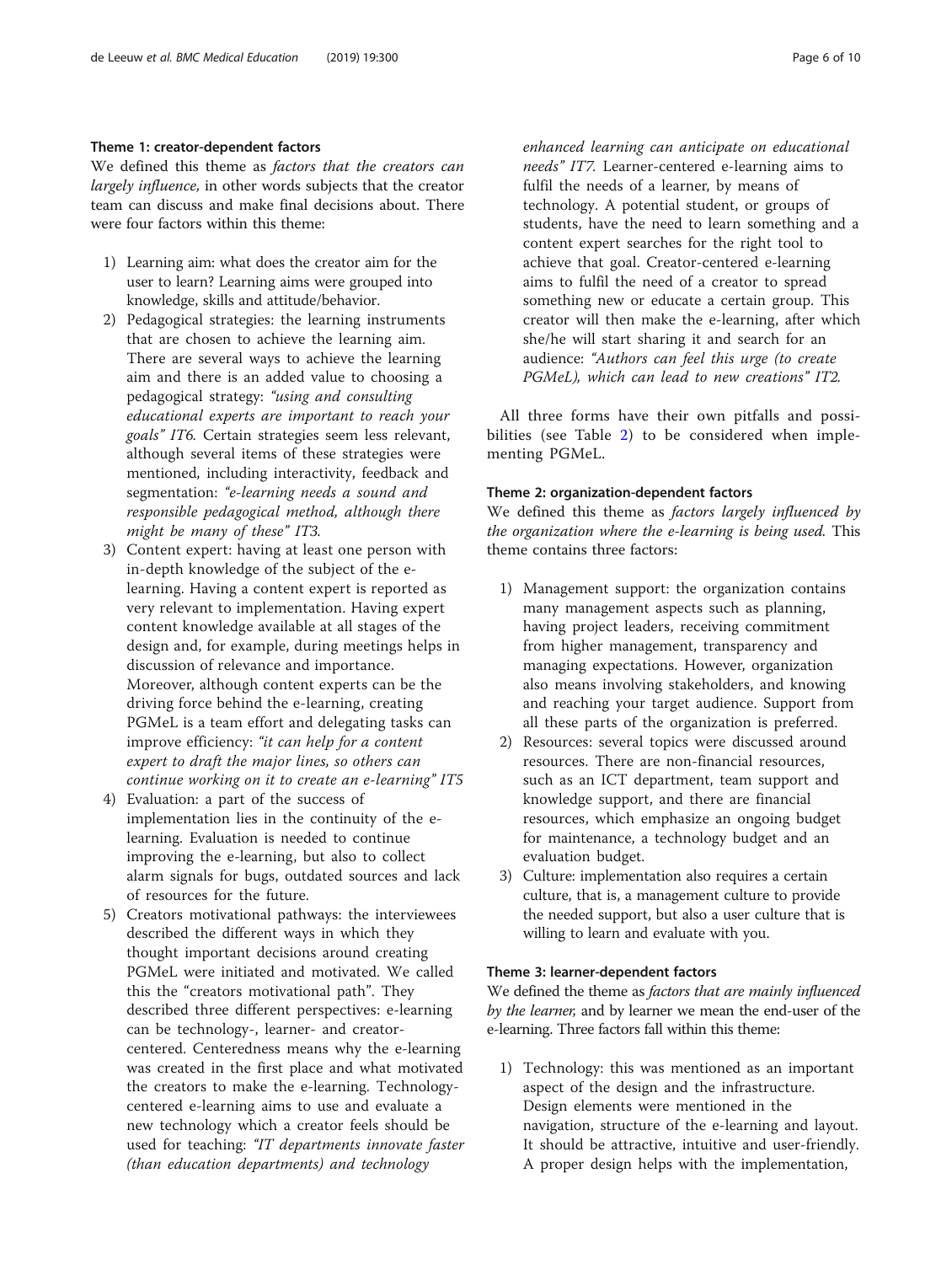<span id="page-6-0"></span>Table 2 Pitfalls and possibilities of the motivational paths of the creators

| Group               | Pitfalls                                 | Chances                                 |
|---------------------|------------------------------------------|-----------------------------------------|
| Technology-centered | No clear learning aims                   | Evaluation of new technology            |
|                     | Risk of evaluation without control group | Development of next technologies        |
|                     | No initial user or creator support       | Investment possibilities                |
| Learner-centered    | Possible lack of innovation              | Needs come from the learner             |
|                     | Need to motivate creators                | Need for improvement of available tools |
|                     |                                          | Available learner commitment            |
| Creator-centered    | Risk of no learner need                  | Motivated creators                      |
|                     | Possible lack of innovation              | New knowledge shared                    |

Legend Table 2: a motivational path is the reason which motivated the e-learning creators to make the e-learning. They can be motived by a new technology that they want to test (technology-centered), because there is a need from a learner's perspective (learner-centered) or from the need of the creators themselves to share of educate a lesson (creator-centered).

but the infrastructure of the e-learning is just as important: "it has to be as user-friendly as possible; nobody likes a socket that does not fit a plug" IT8. By infrastructure we mean the way the e-learning is made available, device compatibility and user flexibility (availability anytime, anywhere on any device, adjustable to the user's personal needs). The technology is usually chosen and used by the creator and depends on the needed affordances. Technology also needs support from the organization, but it is the learner who experiences and uses it to learn. Therefore, we believe that the learner has the most influence on the added value of technology to the learning process.

- 2) Motivators and barriers: the success of your implementation will depend on how you can motivate: "to motivate (your students), you need to keep stimulating them so they (the students) will finish it" IT10. Even when motivation is high, however, barriers which might lead users to not start in the first place must be prevented. The organization and creator both have an influence on these factors, but we believe the learner has the upper hand.
- 3) Value: the learner must experience added value from the e-learning over other forms of education or already existing learning material. The added value should be clear for the user and can be found in attractiveness and efficiency: "it really needs additional value, compared to (for example), books" IT3.

## **Discussion**

This study provides eleven factors in three themes; learner, author and organization dependent factors.

The learner depend factors technology, motivators and barriers and added value have previously been discussed as important aspects [\[2](#page-9-0), [22](#page-9-0), [23\]](#page-9-0) and much has been written about this. This paper emphasis these aspects, yet, adds little new insight.

Of the author dependent factors, the importance of considering and following a pedagogical strategy has been preached for a long time [[7\]](#page-9-0), although it is still frequently ignored [[24\]](#page-9-0). Defining the aim of the elearning and the evaluating the results, are also suggested in other studies [\[22](#page-9-0)]. However, considering the creators motivational path does provide new insight. Studies have stressed the importance of user-centered e-learning [[25\]](#page-9-0), yet this study shows that there are other motivators that initiate the creators need for making PGMeL, all of which present pitfalls and opportunities.

The series of organization-dependent factors is much less frequently discussed in the literature [[23,](#page-9-0) [26](#page-9-0), [27](#page-9-0)]. Commitment is needed from an organizational standpoint (that is, whether management grants time, resources and merit). Management support will help to give substance to deadlines, expectations and agreements. If the organization advocates the product, this will also help with changing the culture. Financial resources are also an undervalued topic [\[27\]](#page-9-0), and this is even more the case for the non-financial resources needed. This study aims to place more emphasis on these topics for future research.

#### Success in implementation

Defining success as reaching your target audience, achieving learning aims, satisfying your audience and maintaining continuity is a good starting point. However, success should be defined for each individual project. The most important message is that success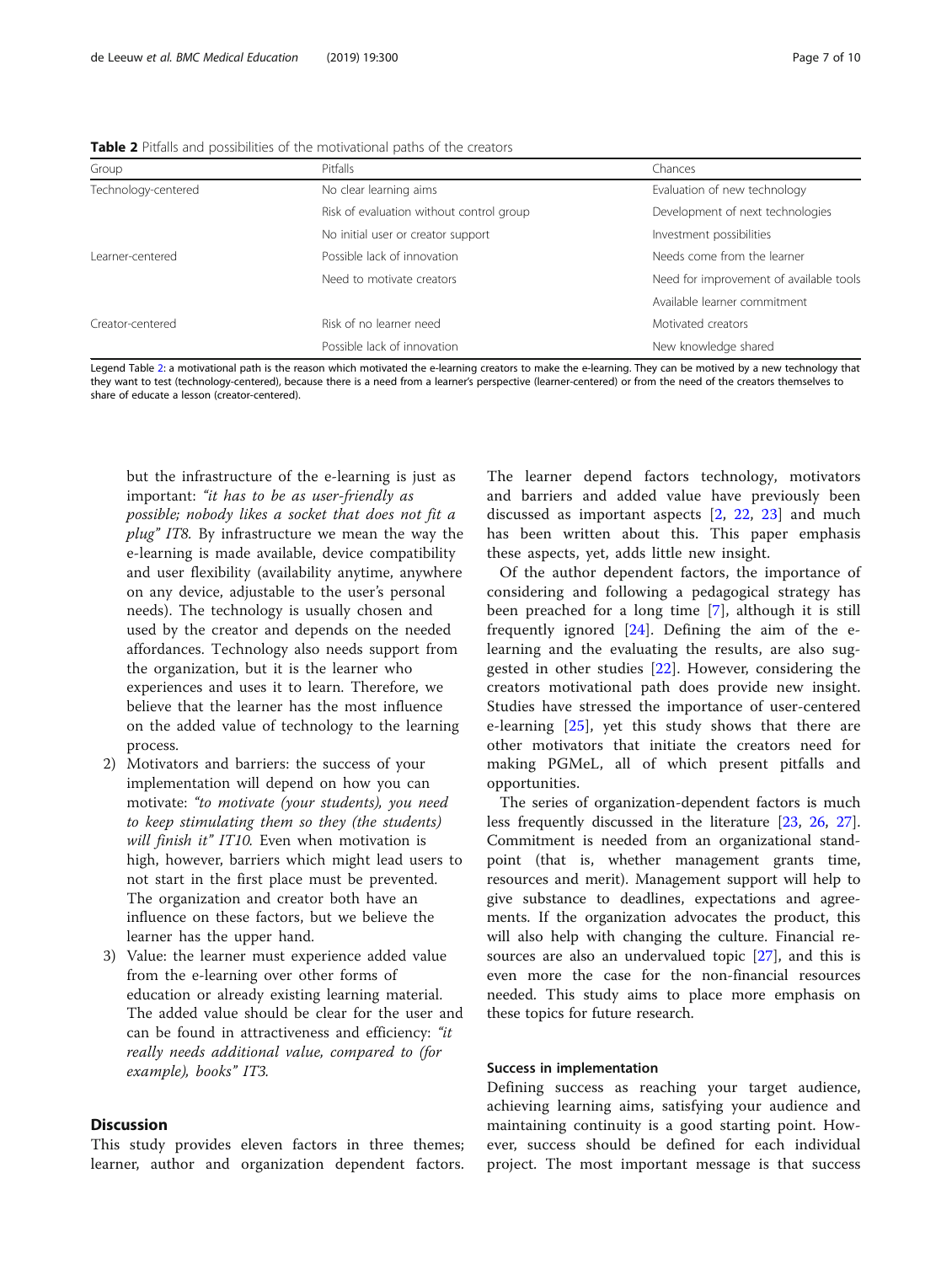de Leeuw et al. BMC Medical Education (2019) 19:300

should be defined before implementation. These four factors are a starting point only, on which future research can build.

## PGMeL implementation as innovation implementation

Considering PGMeL in an organization as an innovation, it makes sense to use innovation implementation models. Rogers' model of diffusion of innovation and Kotter's eight step model have a significant overlap with the factors addressed in this study. In Table 3, three aspects of Rogers' model of diffusion of innovation are summarized: the decision steps, the attributes of innovation and the adopter categories. In the second column, the interpretation of these steps from the perspective of this study are added. The models start with an innovation, which is the e-learning. The creators (the source) will then communicate the existence of the e-learning through the organization (channel). The users will go through a decision process to determine if they accept the elearning. This process has five stages and after stage three the user will decide whether to start the e-

|  | Table 3 Interpretation of Rogers' diffusion of innovation for PGMeL |  |  |  |  |
|--|---------------------------------------------------------------------|--|--|--|--|
|--|---------------------------------------------------------------------|--|--|--|--|

| Step                         | Rogers stage       | PGMeL equivalent                   |  |  |  |
|------------------------------|--------------------|------------------------------------|--|--|--|
|                              | Decision process   |                                    |  |  |  |
| 1                            | Knowledge          | inform users of existence          |  |  |  |
| 2                            | Persuasion         | convince users of importance       |  |  |  |
| 3                            | Decision           | start or reject the e-learning     |  |  |  |
| $\overline{4}$               | Implementation     | reach the target audience          |  |  |  |
| 5                            | Confirmation       | evaluate the learning aims         |  |  |  |
| Attributes of the innovation |                    |                                    |  |  |  |
| 1                            | Relative advantage | added value                        |  |  |  |
| $\mathcal{P}$                | Compatibility      | design should fit the organization |  |  |  |
| 3                            | Complexity         | adjust to target audience          |  |  |  |
| $\overline{4}$               | Trialability       | personalize learning path          |  |  |  |
| 5                            | Observability      | results should be visible          |  |  |  |
| Adopter categories           |                    |                                    |  |  |  |
| 1                            | Innovators         | creator team                       |  |  |  |
| 2                            | Early adopters     | pilot group                        |  |  |  |
| 3                            | Early majority     | first users                        |  |  |  |
| 4                            | Late majority      | last users                         |  |  |  |
| 5                            | Lagers             | unwilling                          |  |  |  |

Legend Table 3: Rogers distinguishes three aspects of innovation implementation. The decision process of the user, the attributes of the innovation and the categories of users called adopters. The decision process contains five steps that the user will go through. Those steps can be translated into PGMeL, shown in the last column. The attributes should be linked to the created e-learning, making it more likely that the user will decide to accept the e-learning. Finally, defining the users/adopter factors might help identify barriers for each group.

learning or reject it. The chances of acceptance depend on a series of attributes. Rogers' model emphasizes the importance of the organization in terms of communication, time and social system. The attributes of relative advantage (value), compatibility (technology), complexity (adjustment to target audience), trialability (motivators and barriers) and observability (value and culture) are all mentioned in this study as well.

As regards Kotter's eight steps model, Table 4 shows an interpretation of these steps within PGMeL implementation. Kotter distilled his principles of change into these eight mandatory steps. Quinn et al. used this model before to re-engage student into blended learning and found gaps, in particular to the support for students [\[28](#page-9-0)]. The eight steps also only show an overlap with a part of the factors from this study. Kotter is developed and aimed at corporate change, and emphasis importance to organizational efforts like establishing urgency, creating a coalition, communicate, empower others and create cultural changes. This study adds specific factors for education and placed more responsibility with the learner as well. Comparing the themes and factors addressed in this study with those in the two innovation models supports the importance of most factors and shows that neither model is as specific to PGMeL as the outcome of this study.

#### Strengths and limitations

One of the strengths of this study is the overlap with existing literature. Many subjects have previously been described and every time a group of

|  | Table 4 Interpreting Kotters' eight steps for PGMeL |  |
|--|-----------------------------------------------------|--|
|  |                                                     |  |

| Step          | Original description                | PGMeL interpretation                                     |
|---------------|-------------------------------------|----------------------------------------------------------|
|               | Establish a sense of urgency        | Why you need this e-learning                             |
| $\mathcal{P}$ | Create a guiding coalition          | Create your optimal team                                 |
| 3             | Develop a change vision             | What the e-learning will<br>establish                    |
| 4             | Communicate that vision             | Communicate these aims                                   |
| 5             | Empower others to act               | Empower users                                            |
| 6             | Garner short-term wins              | Define short-term wins                                   |
| 7             | Never let up                        | Determine a strategy when<br>resistance is shown         |
| 8             | Incorporate changes into<br>culture | Incorporate continuous,<br>digital learning into culture |

Legend Table 4: Kotters eight steps can be interpreted for PGMeL, by rewriting them into questions or advice for the creators, shown in column three. Kotters model is focused more on the organizational aspects of implementation, therefore, takes little to no aspects of medical education into account.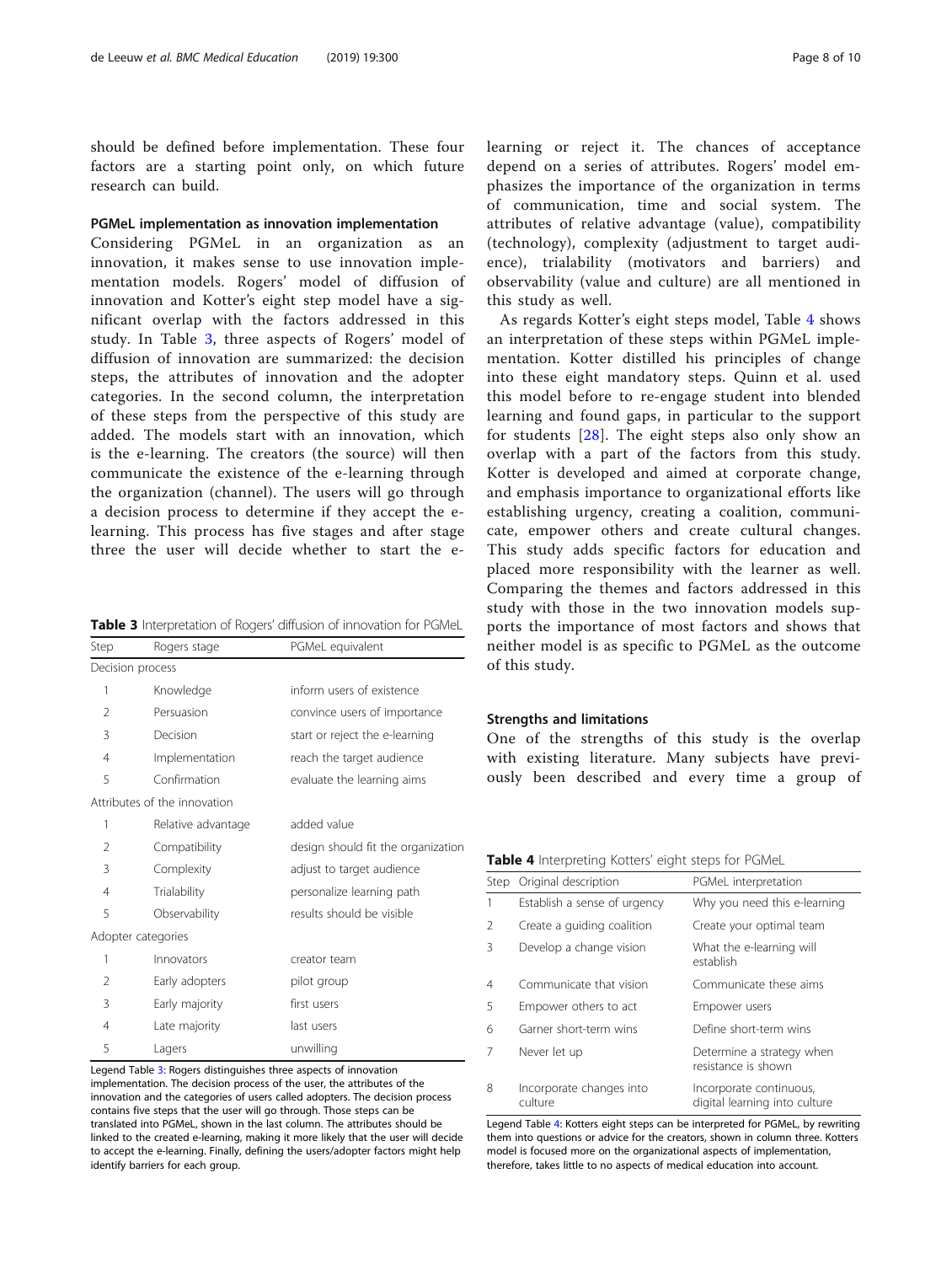<span id="page-8-0"></span>experts overlaps previous knowledge, the path we are following is reinforced. This study broadens our scope and retrieves far less discussed topics, such as the organizational aspects of PGMeL. A diverse group has been interviewed; whose variety of expertise enforces the backbone of this study. However, there are also limitations, the biggest of which is the bias in selection. It is impossible to say whether the balance between management, content and technological experience within the group of interviewees is correct or over-emphasizes a single subject. Moreover, in studies like this, there is always the issue of cross-cultural generalizability, as all participants are from a Western culture and function and create PGMeL within these limits. Organizational aspects that are relevant in Western culture might be completely different in Eastern cultures. It may even be argued that every organization has its own subculture and for that reason also has different needs. To minimize that limitation, we included participants from different regions in the Netherlands, but the fact remain that they are all from the Netherlands.

#### Future research

Some of the factors addressed in the present study are already receiving due attention but much remains to be learnt about the organizational needs for

## Appendix

creating PGMeL. Involving more stakeholders from management level might provide more insight into the limitations of an organization. Using models such as the innovation of diffusion provide insight as to where a specific e-learning might experience implementation barriers and which factors could be improved. Evaluating the use of these factors and models in practice would be of great value to keep adjusting and improving them. This study also provides a starting point for defining success.

## Conclusion

This study shows that implementing PGMeL has creator-, organization- and learner-dependent factors. These factors influence the success of the implementation. To achieve successful implementation, you must reach your target audience, achieve learning aims and provide continuity. Factors that will help achieve that success are partly outside the creators' influence, and partly within it. The organizationdependent factors, management support, resources and culture, might be those most in need of attention to achieve a well-earned implementation success, since relatively little is known and written about them. This study also shows that, in theory, using innovation and change management models could be very helpful, and certainly merits further research.